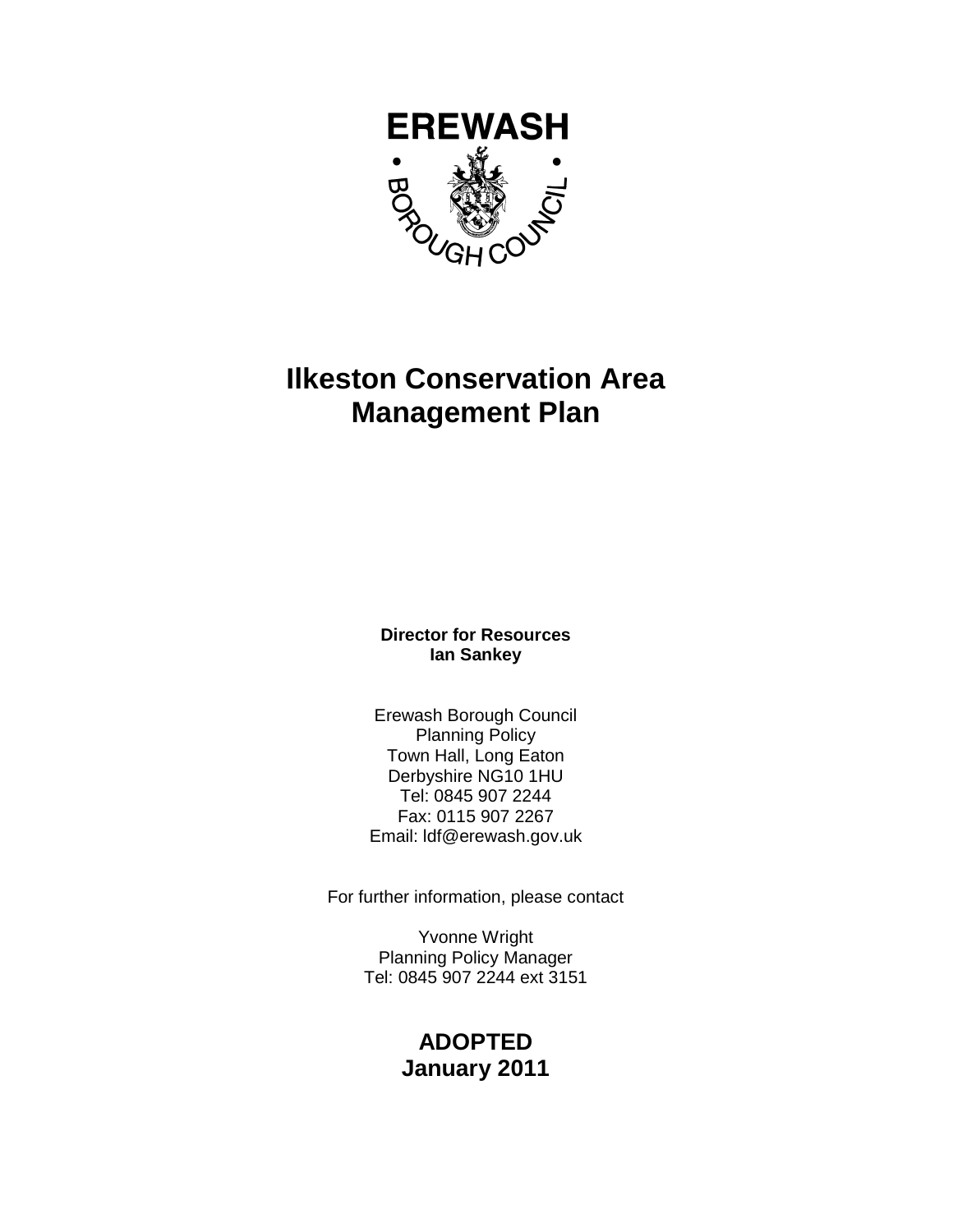## **Contents**

## **1 Introduction**

## **2 The Character Appraisal**

- 2.2 Historic Interest
- 2.3 Architectural Interest
- 2.5 Townscape Quality
- 2.6 Negative Elements

## **3 Other Relevant Plans and Strategies**

- 3.1 Ilkeston Town Centre Management Plan
	- 3.1.1 Albion Centre
	- 3.1.2 Northern Gateway (Lower Bath Street)
	- 3.1.3 Market Place
	- 3.1.4 South Street
- 3.2 Ilkeston Archaeological Assessment Report
- **4 Shop Fronts, Signage and Security**
- **5 Derelict Properties**
- **6 Architectural Detail**
- **7 Archaeological Potential**
- **8 Buildings with a Negative Impact**
- **9 Setting of the Conservation Area**
- **10 Design Guidance**
- **11 Street Surfaces and Signs**
- **12 Trees and Green Spaces**
- **13 Refuse Areas and Car Parks**
- **14 Programme**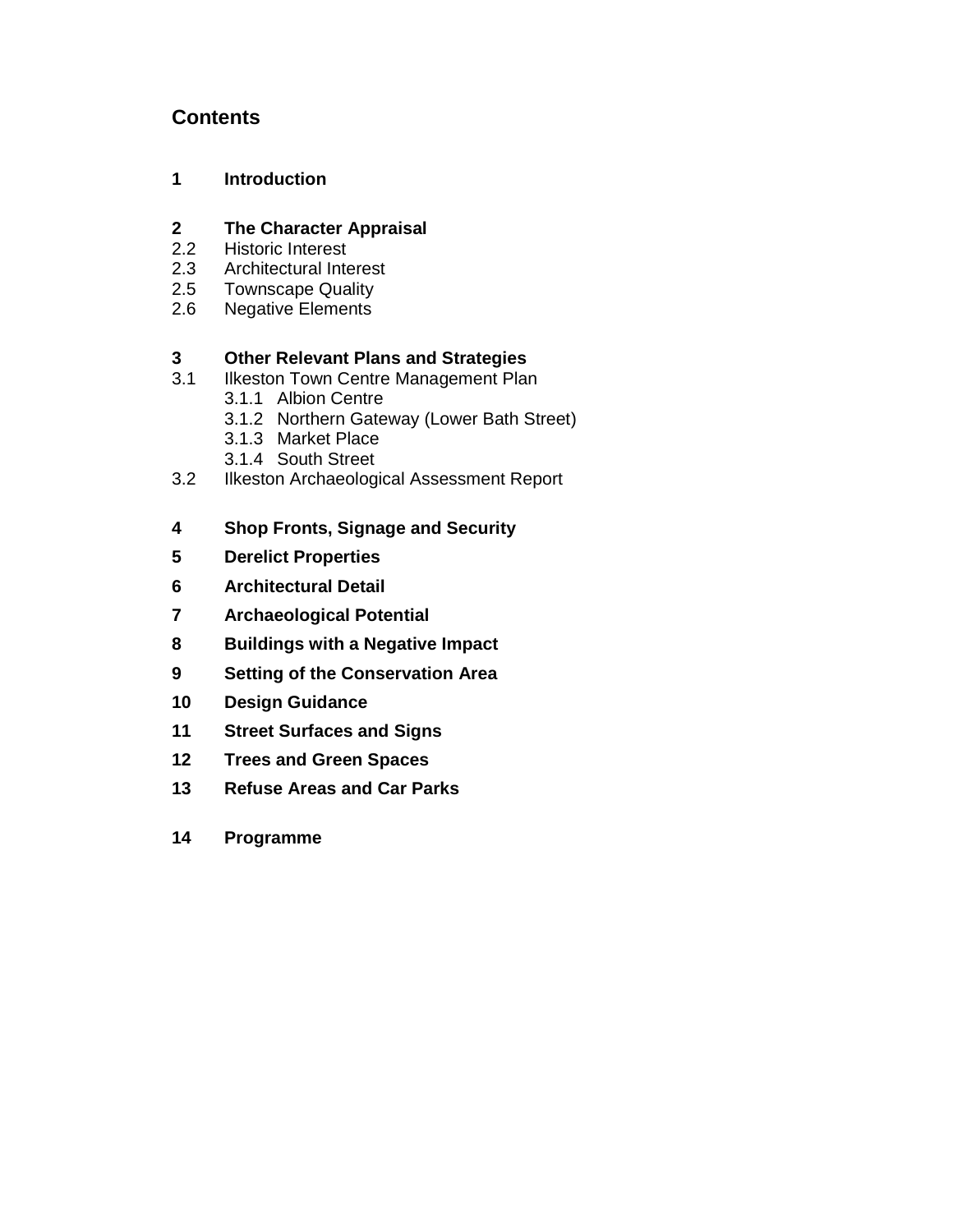#### **1 Introduction**

- 1.1 Under Section 69(1) of the Planning (Listed Buildings and Conservation Areas) Act 1990, a Conservation Area is defined as an area "of special architectural or historic interest, the character or appearance of which it is desirable to preserve or enhance".
- 1.2 Under Section 69(2) of the Act, the Borough Council has a duty to periodically determine which parts of the Borough meet this definition and to designate those areas as Conservation Areas.
- 1.3 Under Section 71(1) of the Act, the Borough Council has a duty to periodically formulate and publish proposals for the preservation and enhancement of its Conservation Areas.
- 1.4 Erewash Borough Council designated a Conservation Area in Ilkeston town centre in November 1979. The designation was extended in January 1995. In September 2009 the Borough Council adopted a Character Appraisal for the area.
- 1.5 This Management Plan describes the proposals that the Borough Council has formulated for the preservation and enhancement of the Ilkeston Conservation Area. It has been produced in accordance with the following guidance:
	- 1.5.1 English Heritage "Guidance on the Management of Conservation Areas" (February 2006)
	- 1.5.2 Heritage Lottery Fund "Townscape Heritage Initiative: Guidance Notes (1.2 Conservation Area Management Plan)" (December 2009)

## **2 The Character Appraisal**

2.1 In September 2009 the Borough Council adopted a Character Appraisal for Ilkeston Conservation Area. The document defines and records the special architectural and historic interest of the area. It identifies those elements that make a positive contribution to the character and appearance of the area. It also identifies those elements that detract from the character and appearance of the area, which offer an opportunity for enhancement.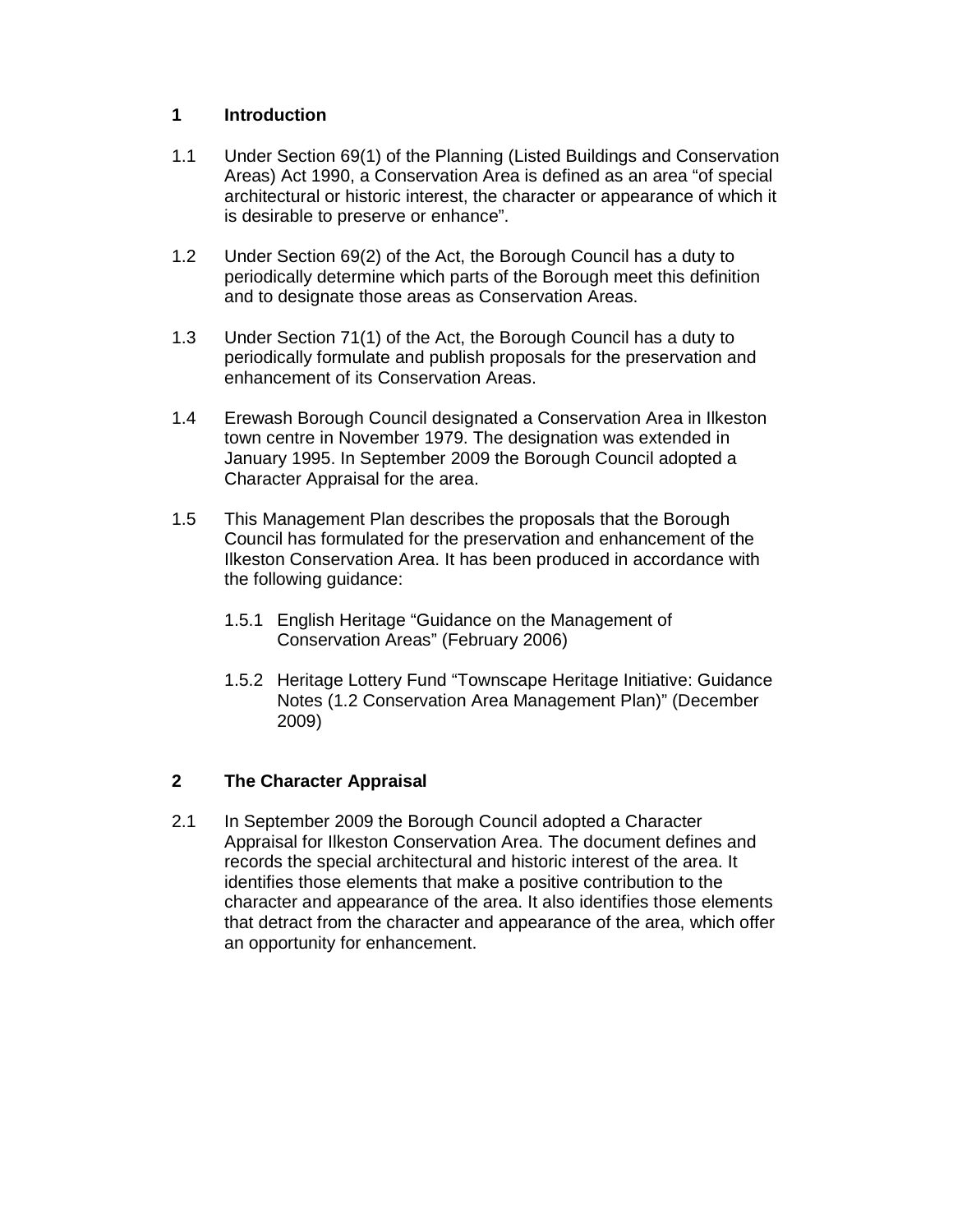#### **Historic Interest**

2.2 The character appraisal identifies the historic interest of the town and the evidence of its archaeological potential. It highlights the importance of Ilkeston as a market town and draws particular attention to the lower Market Place, which received its charter in 1252. The document also highlights the importance of the town's more recent industrial history and the contribution that surviving textile factories make to Ilkeston's character.

#### **Architectural Interest**

- 2.3 The appraisal highlights the architectural interest of the area. It draws particular attention to the group of listed buildings that bound the upper Market Place and the associated boundary walls and railings. It also draws attention to the quality of unlisted buildings on lower Bath Street and the contribution made by local architect Henry Tatham-Sudbury.
- 2.4 The appraisal highlights the importance of local materials and details to the character of the area. There is a consistent use of local brick. Architectural details are executed to a high standard. Particular attention is drawn to the survival of first floor "feature windows" and the surviving detail on shop fronts.

#### **Townscape Quality**

2.5 The character appraisal identifies the contribution that townscape makes to the Ilkeston Conservation Area. It highlights the town's striking topography, the strong sense of enclosure and the existence of strong corner buildings. There are key views within the Conservation Area toward the Church of Saint Mary, as well as key views out of the area into open countryside. There are some soft landscape features of note.

#### **Negative Elements**

- 2.6 The appraisal identifies those elements that detract from the character of the area. The appraisal map highlights those buildings that are out of character with the area; the text draws particular attention to the Cantelupe Centre and recent developments on middle Bath Street. Derelict properties are also a particular concern.
- 2.7 The document draws attention to the loss of historic street definition (footways, carriageways and kerbs) in the pedestrianised parts of the town. Refuse areas and car parks for shops generally detract from the character of the area.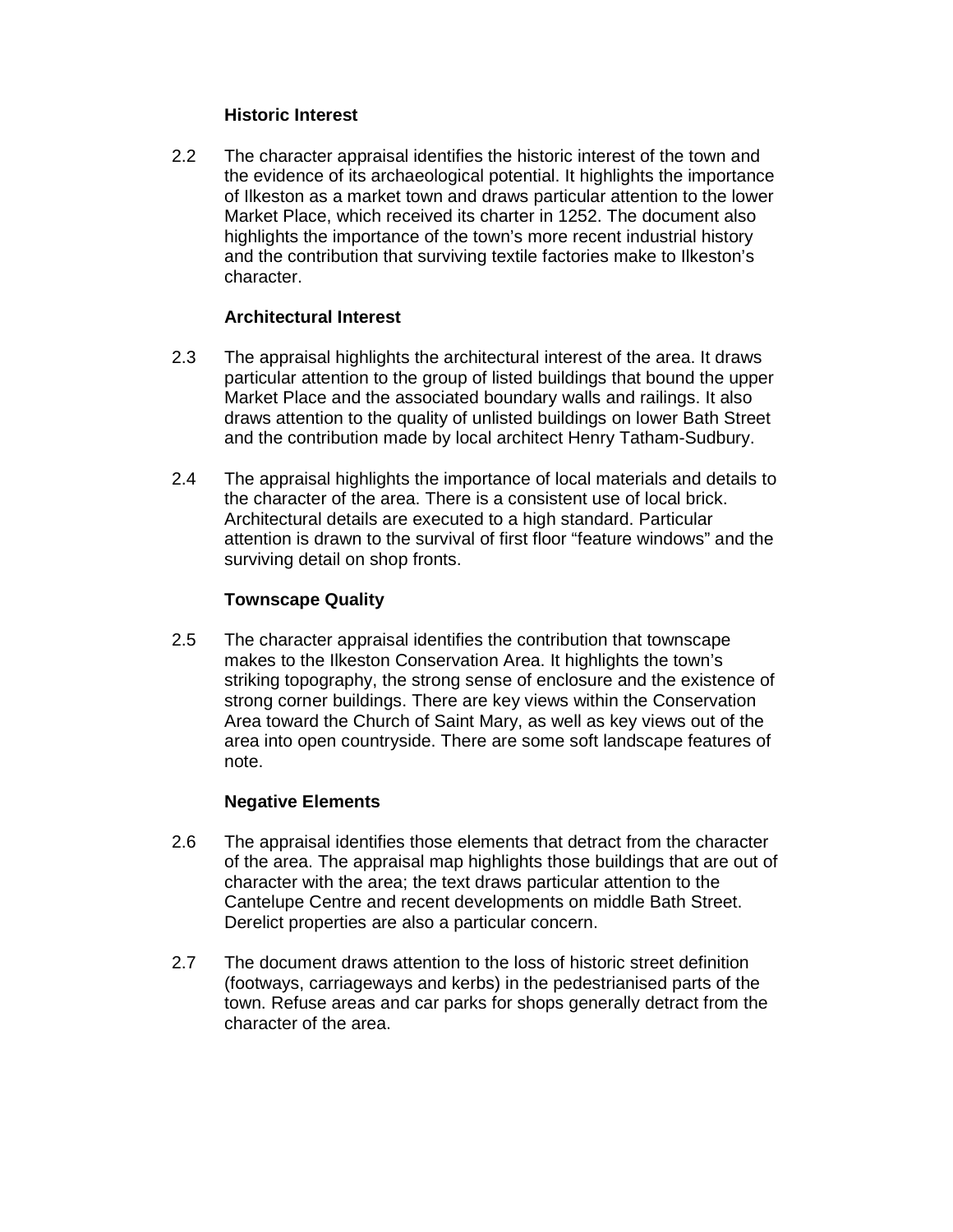2.8 The appraisal highlights the replacement of architectural details using inappropriate materials, drawing particular attention to the alteration of first floor windows. The document criticises the installation of inappropriate modern shop fronts, security shutters and signage.

## **3 Other Relevant Plans and Strategies**

## **Ilkeston Town Centre Master Plan**

3.1 This document was adopted by Erewash Borough Council in November 2007. It does not form part of the Local Development Framework. The Master Plan constitutes a development strategy for the town centre; it identifies four "demonstrator projects" that are key to the delivery of this strategy:

#### **Albion Centre**

- 3.1.1 The remodelling of the Albion Centre and the redevelopment of its immediate surroundings are considered to be key to the successful regeneration of the town centre. Within the Conservation Area and its immediate vicinity, the project includes:
	- Remodelling the Albion Centre including removal of the canopy and potential vertical extension;
	- Leisure-led development of land on the north side of East Street;
	- The realignment of Station Road and the retail-led redevelopment of land on the south side of the street.

## **Northern Gateway (Lower Bath Street)**

- 3.1.2 This project involves (a) transforming the "northern gateway" to the town centre and (b) supporting the development of specialist retailing and town centre living. Within the Conservation Area and its immediate vicinity, the project includes:
	- A landmark new building on the corner of Bath Street and Chalons Way;
	- Residential development of surface car parks and backland sites, including Bonsall Place;
	- Selective refurbishment or redevelopment of poor quality buildings on Lower Bath Street;
	- Various public realm and soft landscaping improvements.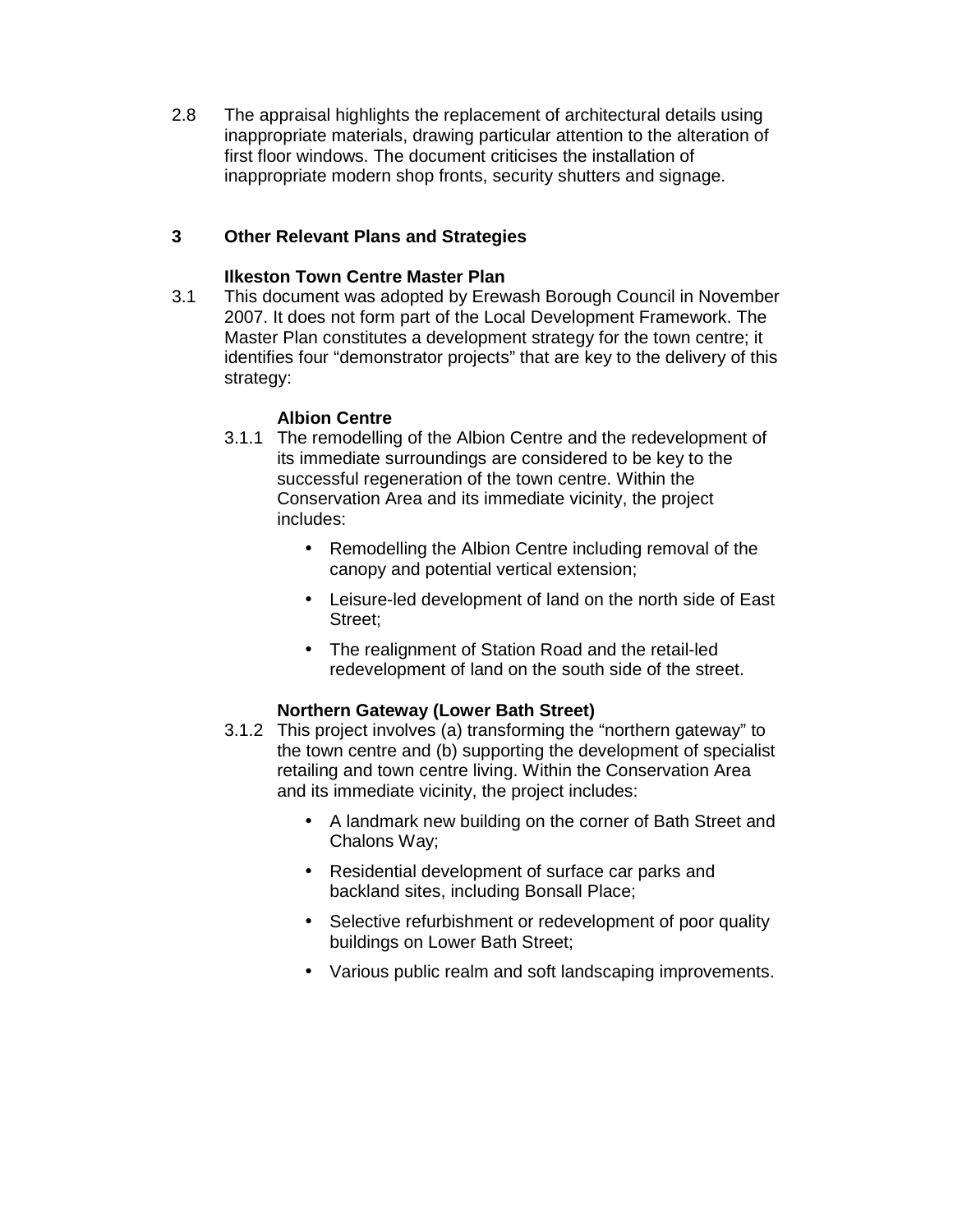## **Market Place**

- 3.1.3 The Master Plan recognises that the Market Place is already a significant part of the town centre offer. Proposals to further enhance its attraction include:
	- Resurfacing the Market Place to a high standard;
	- Introduction of lightweight market stalls;
	- Improved connections between the Market Place and the churchyard;
	- Replacement of the Cantelupe Centre.

#### **South Street**

- 3.1.4 The Master Plan foresees that South Street will fulfil a secondary retail role, independent from the rest of the town centre. However, improvements to vehicular access and the public realm are considered necessary to maintain the retail health of the area. The project includes:
	- Provision of high quality public realm along the street;
	- A landmark new building on the corner of South Street and Derby Road.

#### **Ilkeston Archaeological Assessment Report**

3.2 This document was prepared by Derbyshire County Council in 2003, as part of the Extensive Urban Survey programme. It consists of a desk based survey of the town's above and below ground archaeological resource, presented as a series of maps. It was intended to form the foundation for an archaeological management SPD to be adopted by the Local Planning Authority.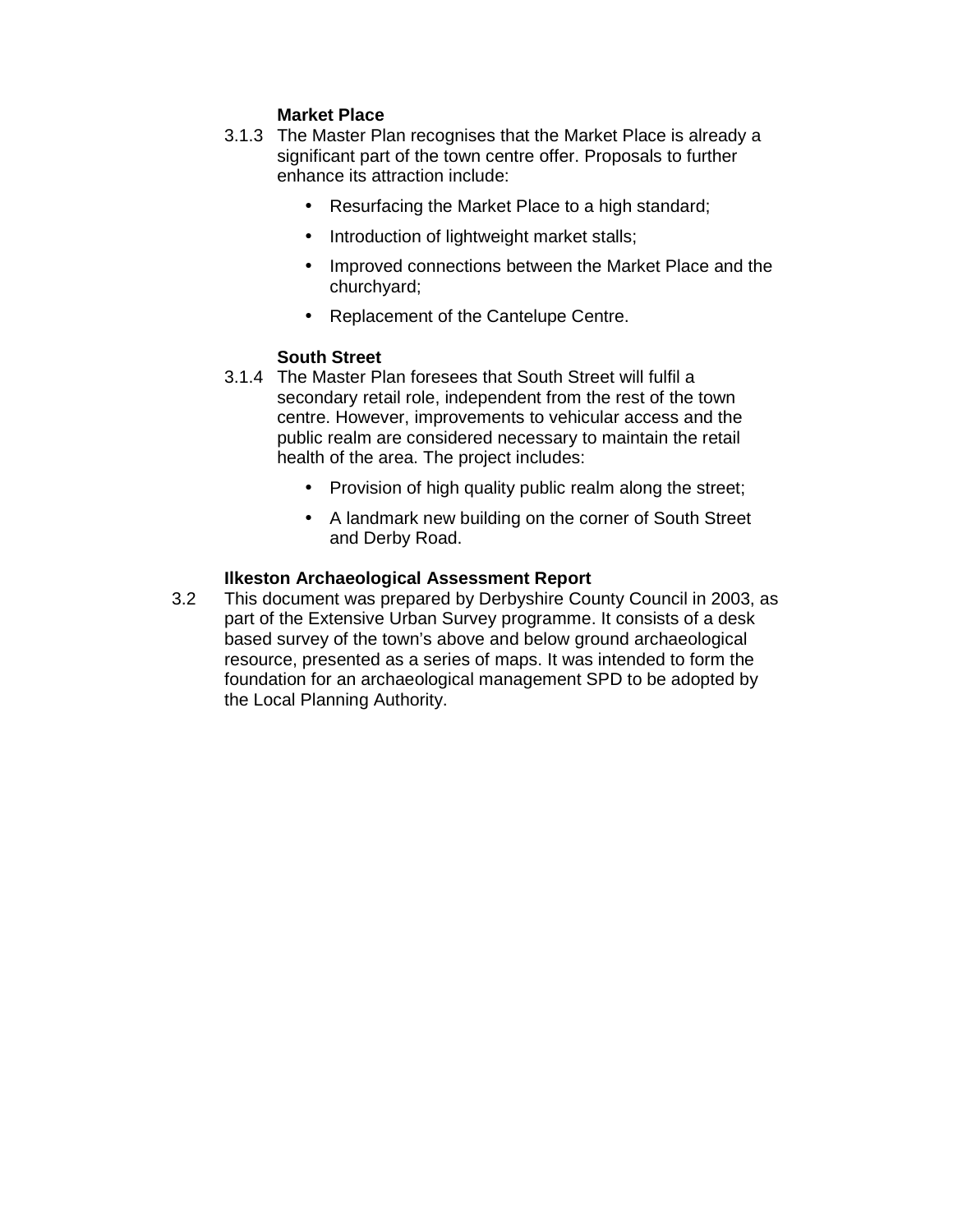## **4 Shop fronts, signage and security**

- 4.1 The character appraisal notes that a substantial number of retail units feature some surviving shop front details, despite the fact that few complete shop fronts survive (6.8).
- 4.2 The appraisal notes that there are many poor quality modern shop fronts, which detract from the character of the area (7.1). There are also many advertisements (fascia and freestanding) that detract from the character of the area in terms of their scale, materials and design (7.3). Inappropriate external security shutters, especially those featuring large shutter boxes, also have a negative impact on the character of the area (7.6).
- 4.3 Material alterations to a shop front require Planning Permission. Surviving shop front details may nevertheless be vulnerable to loss if works are carried out without Planning Permission; they may also be lost as the result of neglect.
- 4.4 The Borough Council adopted the "Shop Front" supplementary planning document (SPD) in April 2006.
- 4.5 To prevent the loss of surviving shop front details and to promote their reinstatement, the Borough Council will:
	- Explore opportunities for a grant scheme to reinstate traditional shop front details;
	- Review the existing Shop Front SPD to ensure that it remains fit for purpose;
	- Revise the Shop Front SPD, if the review shows that this is necessary;
	- Produce and distribute a leaflet explaining the Shop Front SPD to retailers in a straightforward manner;
	- Undertake regular visual surveys to determine whether unauthorised works have been carried out;
	- Where appropriate, take action to remedy unauthorised works.

## **5 Derelict properties**

5.1 The character appraisal identifies the number of derelict properties in the Conservation Area as a problem causing serious harm to the character of the area (7.7). There is a concentration of vacant property toward the lower end of Bath Street. A "group of fine buildings" in this area that contribute to "some of the strongest built form in the town" (4.6) are thus vulnerable to loss. The neglect of properties may also be a factor in the loss of surviving shop front details and the architectural detail of upper floors.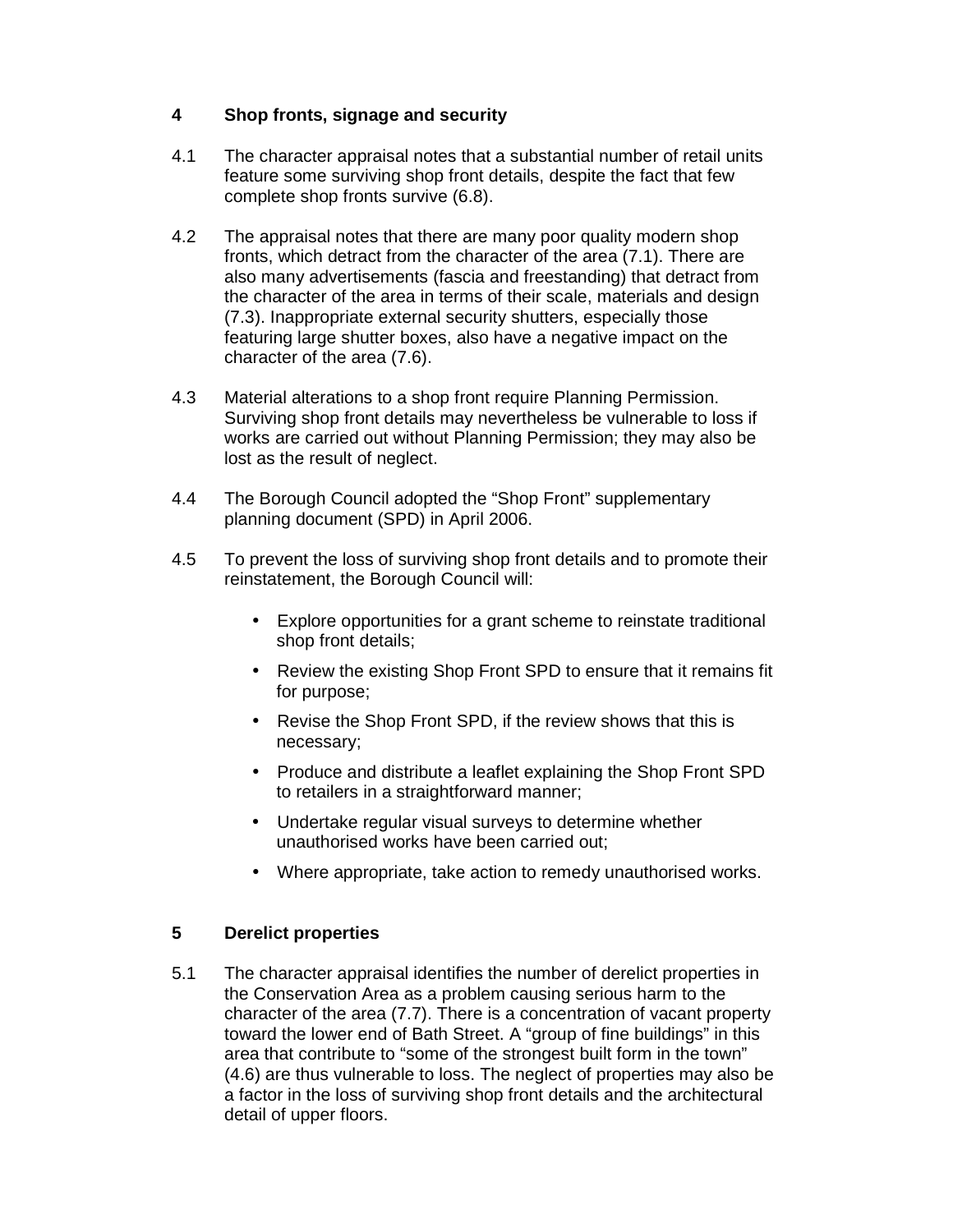- 5.2 The concentration of vacant property around lower Bath Street also coincides with the vacant site at Bonsall Place, which restricts service access to the rear of properties on the west side of the street. The development of this site is an aspiration of the Ilkeston Master Plan.
- 5.3 Lower Bath Street is beyond the town's defined primary shopping frontage. The Ilkeston Master Plan recommends that the growth of specialist retailing and food-and-drink (A3 and A4) uses in this area should be supported.
- 5.4 Policy HE5 of PPS5 advises Local Planning Authorities to monitor "the degree to which individual or groups of heritage assets are at risk of loss or decay". This may be published as a Heritage at Risk Register.
- 5.5 The Borough Council has a statutory power to carry out works that appear to them to be urgently necessary for the preservation of an unoccupied building in a Conservation Area. This power is subject to a direction from the Secretary of State. A direction may be given if it appears to the Secretary of State that the preservation of the building is important for maintaining the character of the Conservation Area<sup>1</sup>. The Borough Council may recover the expense of any such works<sup>2</sup>.
- 5.6 To prevent the loss of derelict properties and promote their reuse, the Borough Council will:
	- Undertake regular visual surveys to identify derelict properties, in order to inform a Heritage at Risk Register;
	- Consider the use of its statutory powers to carry out urgent works to preserve unoccupied buildings;
	- Explore opportunities for a grant scheme to assist with the repair of derelict properties;
	- Adopt a brief for the development of Bonsall Place;
	- Pursue the development of Bonsall Place in accordance with this brief;
	- Explore ways to support the growth of specialist retailing and food-and-drink (A3 and A4) uses on Lower Bath Street.
- 5.7 In addition, to promote the proper maintenance of historic buildings so that they do not fall into disrepair, the Borough Council will:
	- Consider the adoption of standards for the proper maintenance of historic buildings;
	- Consider opportunities for the training of owners and contractors in accordance with these standards.

 $\overline{a}$ 

<sup>1</sup> Planning (Listed Buildings and Conservation Areas) Act 1990, Section 76.

 $2$  Planning (Listed Buildings and Conservation Areas) Act 1990, Section 55.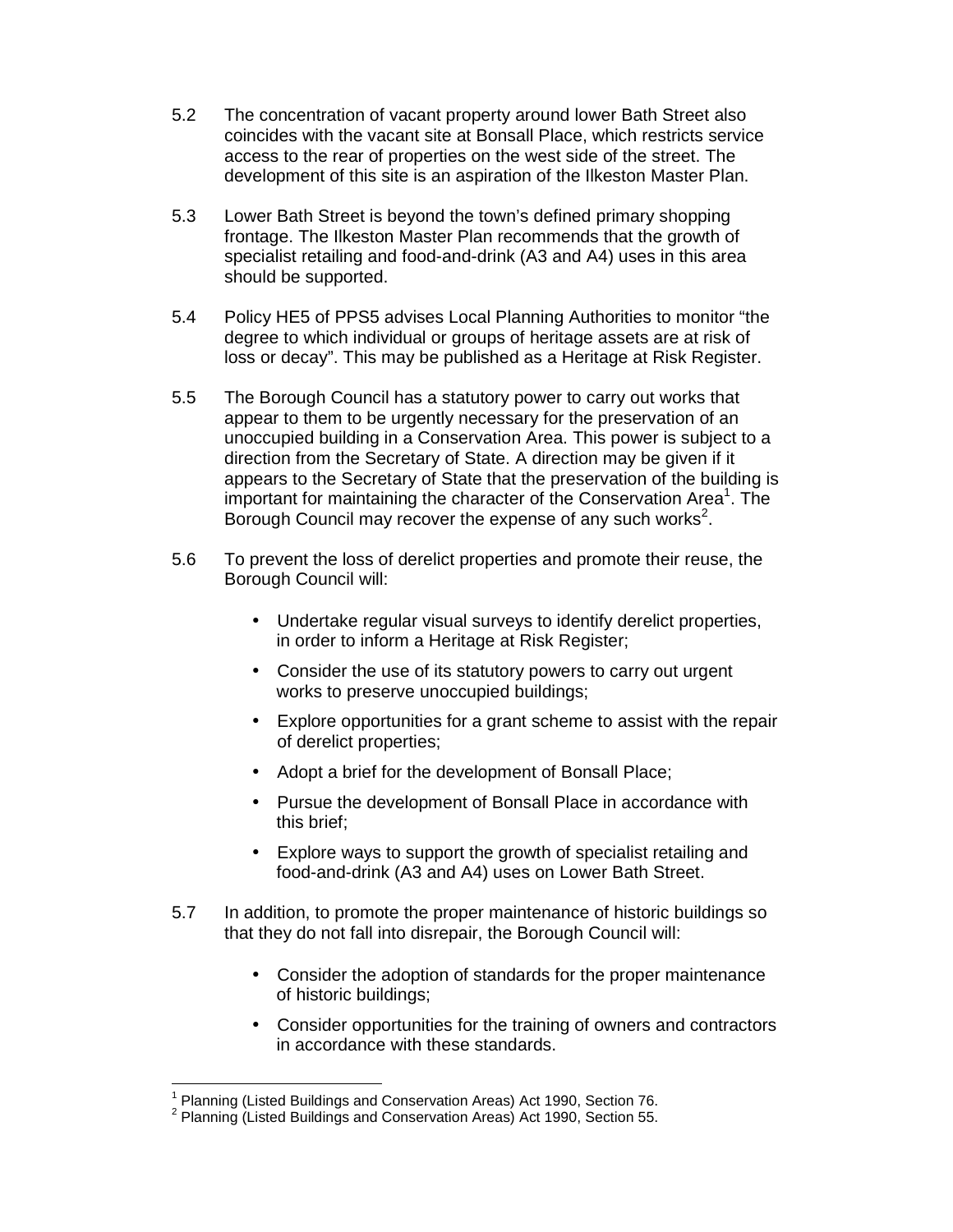## **6 Architectural detail**

- 6.1 Buildings in Ilkeston Conservation Area exhibit high quality architectural detailing. The character appraisal notes high quality details such as window heads, sill bands and eaves details (6.2) and draws particular attention to the decorative quality of window openings at the first floor or piano nobile (4.5).
- 6.2 However, the character appraisal notes that traditional timber details such as windows, doors and eaves details (barge boards) are increasingly being replaced with inappropriate modern materials (6.13). The inappropriate alteration of decorative windows at the first floor has a particularly significant impact on the character of the area (7.5).
- 6.3 Within the defined shopping centre, the majority of buildings are in commercial use. Any material alteration to the external appearance of such a building would require Planning Permission. Surviving architectural detail may nevertheless be vulnerable to loss if works are carried out without Planning Permission; they may also be lost as the result of neglect.
- 6.4 The Conservation Area includes some areas that are outside the defined shopping centre, as listed below; these areas are primarily residential.
	- Fullwood Street
	- Market Street
	- St Mary Street
	- Stamford Street
	- Wharncliffe Road
- 6.5 Some material alterations may be carried out to a dwelling house under permitted development rights (that is, without the need for Planning Permission). The Borough Council may remove permitted development rights by making an Article 4 Direction<sup>3</sup>.
- 6.6 Wharncliffe Road contains a number of houses designed by the Ilkeston architect Henry Tatham-Sudbury. The character appraisal notes that Tatham-Sudbury's buildings contribute positively to the character of the Conservation Area (4.15). A preliminary investigation has shown that 10 of the 16 houses on the road retain timber windows.

 $\overline{a}$  $3$  Town and Country Planning (General Permitted Development) Order 1995, Article 4.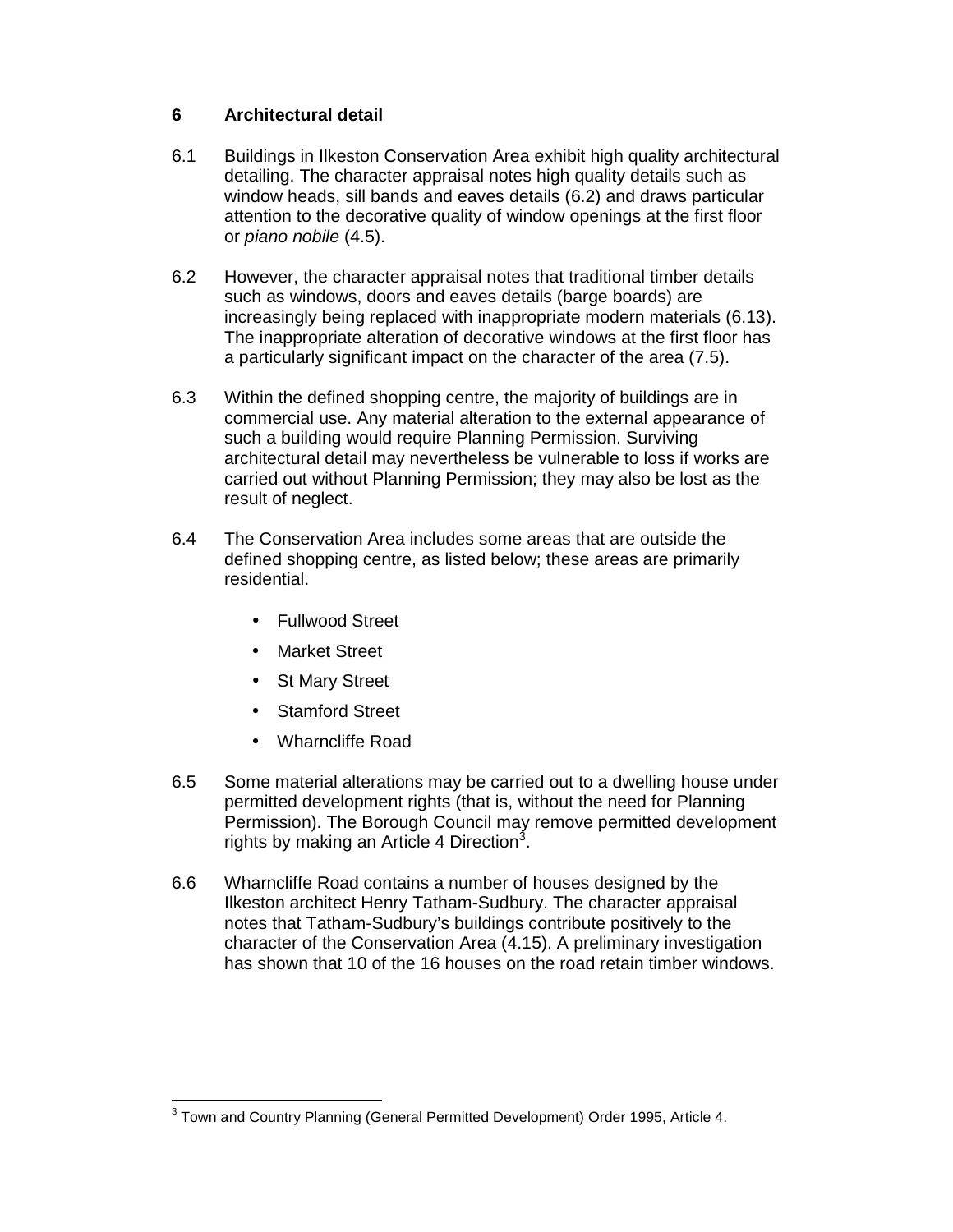- 6.7 To prevent the loss of high quality architectural details and promote their reinstatement, the Borough Council will:
	- Explore opportunities for a grant scheme to reinstate traditional architectural details, focussing on Lower Bath Street;
	- Fully investigate the extent to which architectural details survive in each of the five residential areas listed above;
	- Where high quality architectural details survive in these areas, consider the imposition of an Article 4 Direction, focussing on Wharncliffe Road;
	- Undertake regular visual surveys to determine whether unauthorised works have been carried out;
	- Where appropriate, take action to remedy unauthorised works.

## **7 Archaeological potential**

- 7.1 Ilkeston appears in the Domesday Book (1086) and was granted a Market Charter in 1252. The boundary of the present Conservation Area is comparable to the boundary of the medieval town.
- 7.2 Above ground, there is limited evidence of the town's medieval origins. The "linear plan form" of the surviving historic streets and the surviving medieval fabric of the Church of Saint Mary are noted in the character appraisal (1.17, 2.12).
- 7.3 Below ground, land within the boundary of the medieval town is likely to have some archaeological interest. This has been demonstrated by recent excavations noted in the character appraisal (2.13 to 2.20).
- 7.4 If below ground remains are not properly taken into account during the planning process, then their archaeological interest may be vulnerable to loss. To ensure that this does not occur, the Borough Council will:
	- Identify the boundary of the medieval town as a planning constraint (an Archaeological Alert Area);
	- Review Borough Council procedures to ensure that planning applications involving significant ground disturbance within this boundary are determined in accordance with the advice of the County Archaeologist;
	- Review Borough Council procedures to ensure that development briefs prepared by the Borough Council for sites within this boundary take into account the archaeological interest of the site at the earliest stage.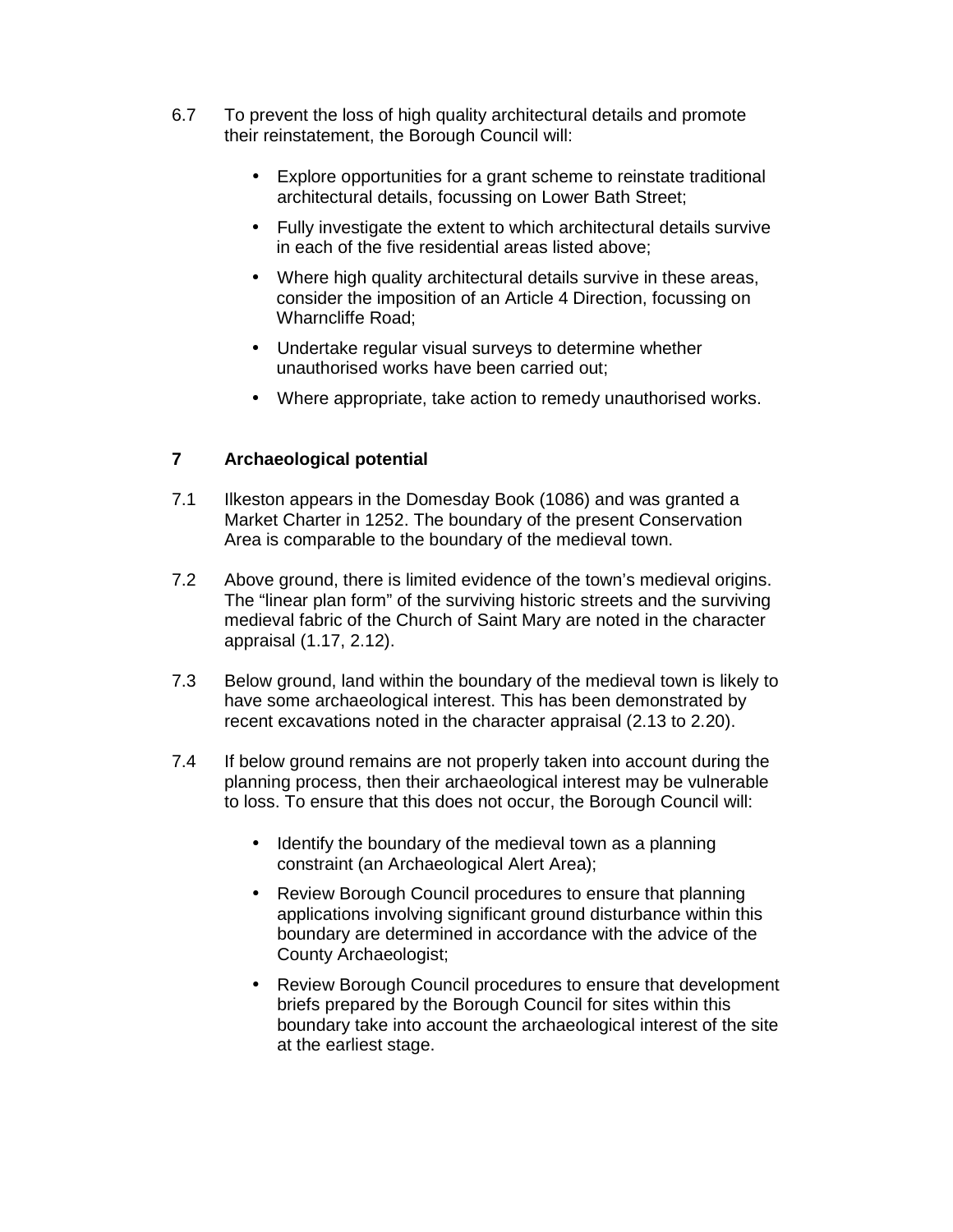## **8 Buildings with a negative impact**

- 8.1 The character appraisal map identifies a number of buildings that are out of character with their surroundings; in some cases they have a seriously negative impact on the character of the area (5.3.5). The character appraisal identifies the poor architectural quality of the Cantelupe Centre (3.4). It also identifies a number of modern developments around the middle of Bath Street including the Albion Centre (4.9).
- 8.2 Replacing the Cantelupe Centre and remodelling the Albion Centre are "demonstrator projects" of the adopted Ilkeston Master Plan. The remodelling of the Albion Centre and the redevelopment of its immediate surroundings are considered to be key to the successful regeneration of the town centre.
- 8.3 A replacement for the Cantelupe Centre would need to respect the scale of the neighbouring Church of Saint Mary and preserve the landscape value of the church yard. These constraints would result in a building of a similar height and footprint to the existing building. Consequently the replacement of the Cantelupe Centre is not considered to be a priority.
- 8.4 To encourage the appropriate redevelopment of buildings that make a negative impact on the character of the Conservation Area, the Borough Council will:
	- Adopt a design brief for the remodelling of the Albion Centre as a priority;
	- Adopt generic design guidance for new development in the Conservation Area (see Design Guidance below).

## **9 Setting of the Conservation Area**

- 9.1 The Ilkeston Master Plan aspires to a number of developments that would affect the immediate setting of the Conservation Area:
	- Leisure-led development of land on the north side of East Street;
	- The realignment of Station Road and the retail-led redevelopment of land on the south side of the street;
	- A landmark new building on the corner of South Street and Derby Road.
- 9.2 The Master Plan also envisages the development of a new landmark building on the corner of Bath Street and Chalons Way. However, this site is constrained by the presence of six Tree Preservation Orders and is therefore unlikely to proceed.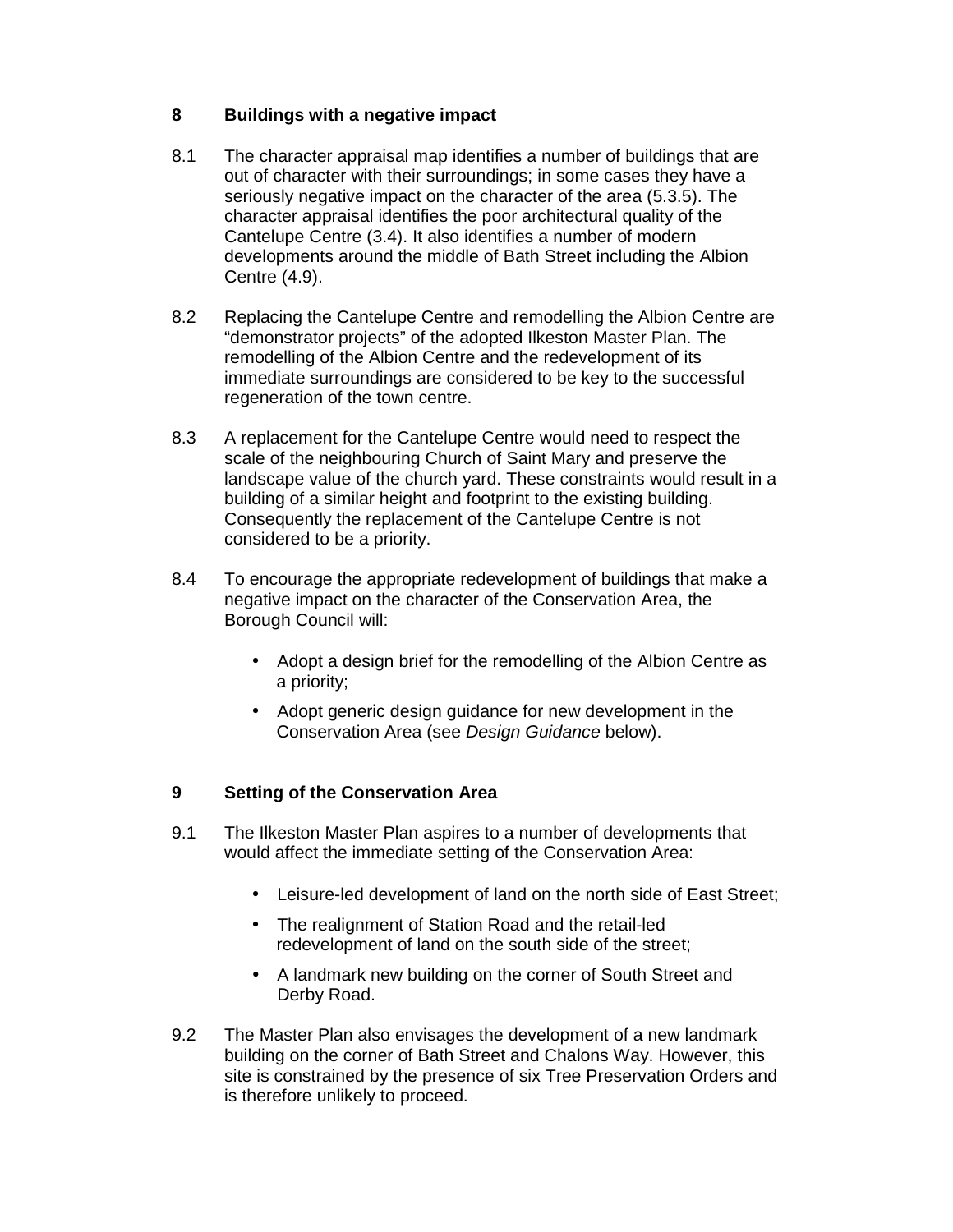- 9.3 The character of the Conservation Area may be vulnerable if development in its setting is inappropriate in its design. In order to ensure that the above developments are sensitive to the character of the Conservation Area, the Borough Council will:
	- Review the boundary of the Conservation Area to consider whether any of the above development sites should be brought within its boundary;
	- Adopt design briefs for each development.
- 9.4 Glimpses of the open countryside to the east contribute to the setting of the Conservation Area (3.14). The countryside around Cossall is protected as part of the Green Belt and does not appear to be vulnerable.

## **10 Design Guidance**

- 10.1 The character appraisal acknowledges the consistent use of local brick (2.4). The document recognises that the strong sense of enclosure (4.2) and the existence of strong corner buildings (4.4, 6.1).
- 10.2 The appraisal also acknowledges the outstanding view of the Church of Saint Mary from Bath Street (3.12). This view is vulnerable to being harmed by inappropriate development along the west side of Upper Bath Street.
- 10.3 The character appraisal contains guidance on the design of new development within the Conservation Area. Although this guidance has been adopted, it does not form part of the Local Development Framework.
- 10.4 The guidance states that the materials used in new developments must harmonise with the existing palette of traditional materials (8.22). It advises that new development should be designed with a strong street frontage to create a sense of enclosure (8.19). Corner buildings should be designed to clearly address both street frontages (8.21). The guidance does not seek to protect the view of the Church.
- 10.5 To ensure that new development in the Conservation Area makes a positive contribution to the character of the area, the Borough Council will:
	- Adopt the design guidance appended to the character appraisal as a supplementary planning document (SPD);
	- Include design guidance within the SPD to protect the outstanding view of the Church of Saint Mary.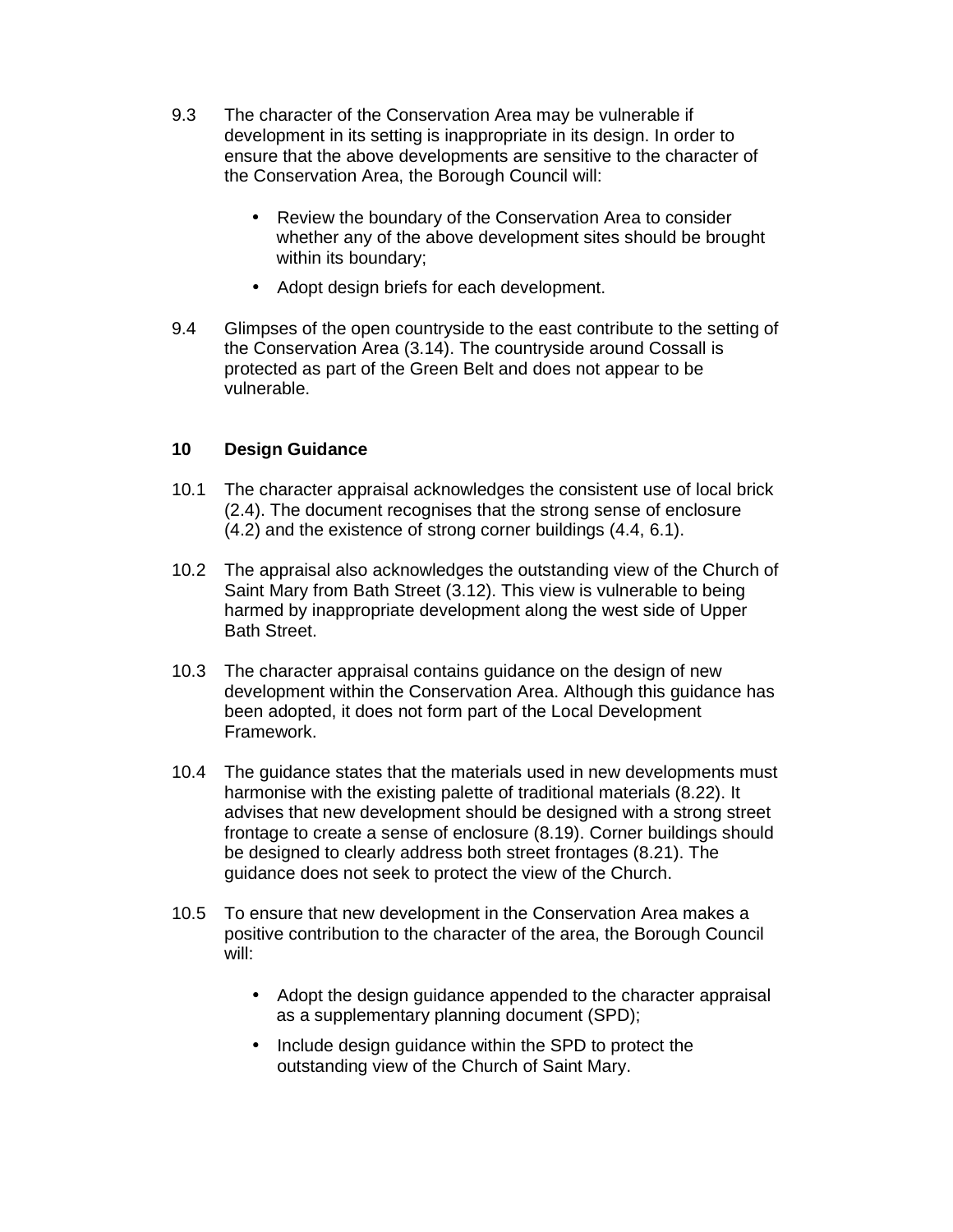## **11 Street Surfaces and Signs**

- 11.1 The character appraisal notes that the pedestrianisation of Bath Street and the Market Place has removed evidence of the original street layout (6.14). Pedestrianisation may have contributed to the reduced sense of enclosure around the middle of Bath Street (4.7).
- 11.2 The lower Market Place is particularly sensitive to changes in the public realm, due to its historic interest as the site of the medieval market (2.1). The removal of the kerb definition through the Market Place has necessitated the use of bollards to delineate the edge of the highway.
- 11.3 The remodelling of the Market Place is an aspiration of the Ilkeston Master Plan. This would offer the opportunity to reintroduce the kerb definition to the highway and reduce the amount of bollards. However, the existing Market Place is considered to be "fit for purpose"; the surface is easy to maintain and there is sufficient space for market stalls. Consequently, proposals to remodel the Market Place are not considered to be a priority in the lifetime of this Management Plan.
- 11.4 Public consultation responses from traders and shoppers have highlighted the need for effective traffic signage. English Heritage<sup>4</sup> has recognised the effect that unnecessary or uncoordinated traffic signage can have on visual amenity. They recommend "systematic audits by local authorities or amenity societies" to identify opportunities to reduce clutter.
- 11.5 To ensure that traffic signage is clear and coordinated, we will:
	- Undertake an audit of traffic signage in the town centre;
	- Work with Derbyshire County Council to reduce clutter and ensure that signage is clear.

## **12 Trees and Green Spaces**

- 12.1 The character appraisal recognises that the green and tranquil nature of Saint Mary's church yard makes a valuable contribution to the setting of the Market Place (3.9). The Conservation Area also contains some good quality, well established street trees (3.11).
- 12.2 The Borough Council currently maintains the trees in the church yard and the street on a two-yearly and four-yearly basis respectively. The trees in the church yard were last maintained in November 2009.

 $\overline{a}$ 4 English Heritage – Streets For All: A guide to the management of London's streets (2000). Page 16.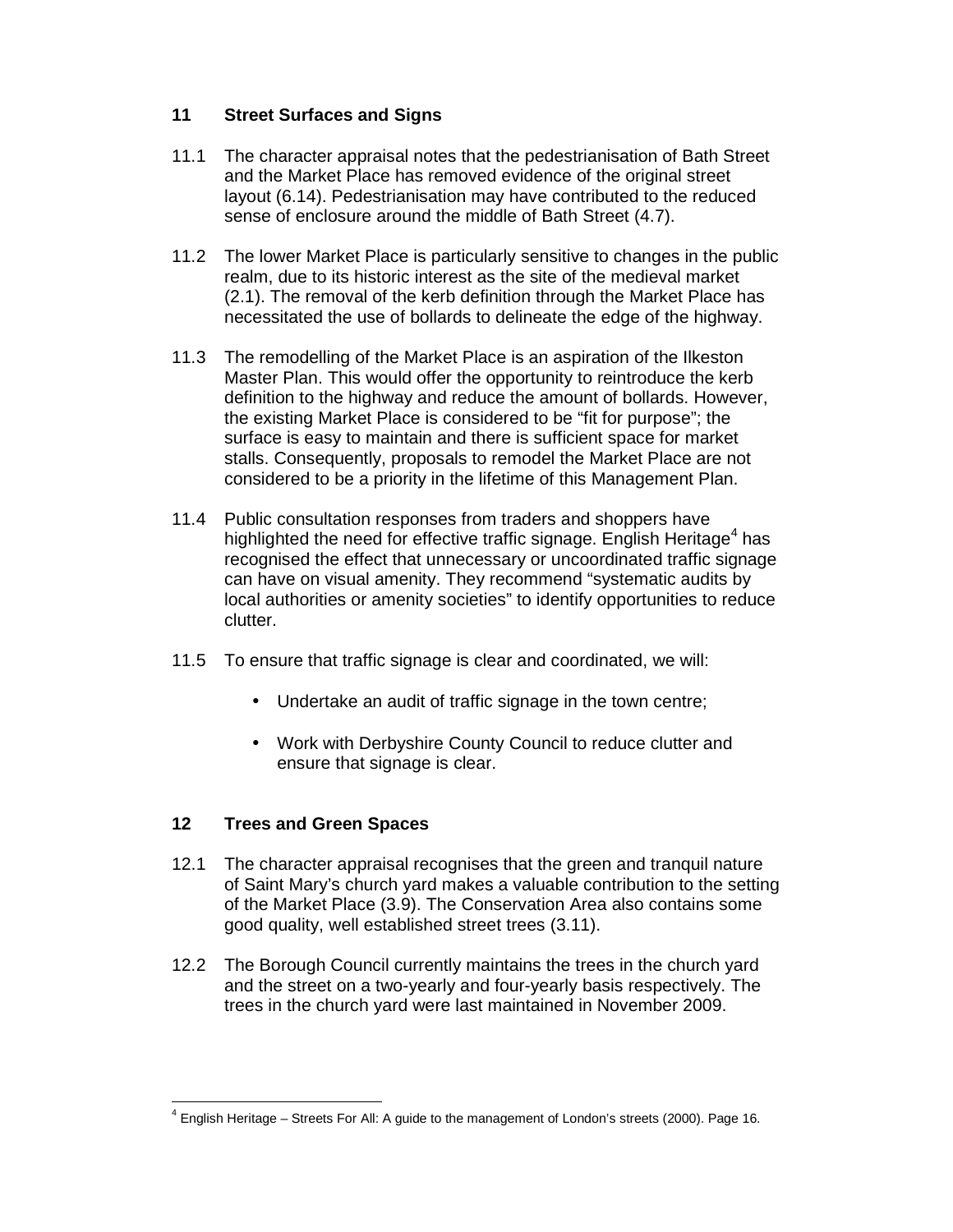- 12.3 To ensure that good quality trees in the Conservation Area are maintained in good health, the Borough Council will:
	- Undertake a baseline survey of the quality and health of those trees in its care; maintain the survey on a regular basis for monitoring purposes;
	- Continue to maintain those trees on a regular basis and to a high arboricultural standard.

#### **13 Refuse Areas and Car Parks**

- 13.1 The character appraisal recognises that refuse areas and car parks are generally detrimental to the appearance of the area (7.9). Car parks in the town centre, such as Club Row, offer poor views of the rear of shops. The alleyways connecting the car parks with the shopping frontage are poorly maintained.
- 13.2 The Borough Council has a "power to require the proper maintenance of land" under Section 215 of the Town & Country Planning Act 1990.
- 13.3 To ensure that refuse areas and car parks are well presented, the Borough Council will:
	- Investigate the ownership of alleyways connecting the car parks with the shopping frontage;
	- Consider action under Section 215 to ensure the proper maintenance of these alleyways;
	- Undertake regular visual surveys of the rear elevations of properties visible from car parks, to determine whether unauthorised works have been carried out;
	- Where appropriate, take action to remedy unauthorised works;
	- Consider works to screen the rear elevations of properties from view.

#### **14 Programme**

- 14.1 The Management Plan is intended to cover a four-year period from 2011 to 2015. The Management Plan Programme below sets out the proposed work tasks during this period with an indication of the timescale for their completion:
	- **Immediate:** Within the first six months;
	- **Short:** Within 1-2 years;
	- **Medium:** Within 2-4 years;
	- **Long:** Extending outside the plan period.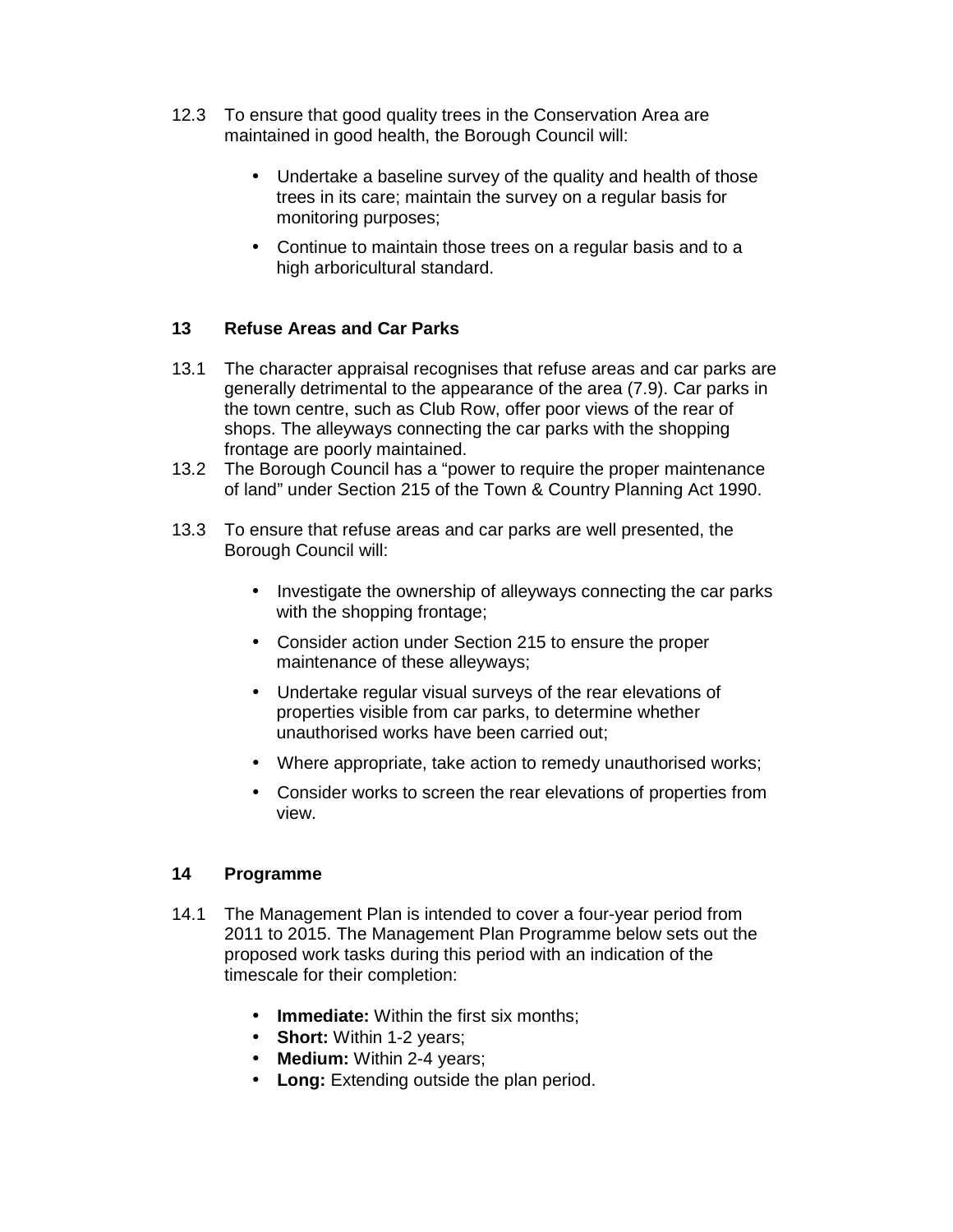## **Management Plan Programme**

| <b>No</b>      | <b>Task</b>                                                                                                                                                                                                                                   | <b>Term</b>                         |  |  |  |
|----------------|-----------------------------------------------------------------------------------------------------------------------------------------------------------------------------------------------------------------------------------------------|-------------------------------------|--|--|--|
|                | <b>Shop Fronts, Signage and Security</b>                                                                                                                                                                                                      |                                     |  |  |  |
| $\mathbf{1}$   | Review the existing Shop Front SPD to ensure that<br>it remains fit for purpose.                                                                                                                                                              | Immediate                           |  |  |  |
| $\overline{2}$ | Revise the Shop Front SPD, if the review shows<br>that this is necessary.                                                                                                                                                                     | Short                               |  |  |  |
| 3              | Produce and distribute a leaflet explaining the<br>Shop Front SPD to retailers in a straightforward<br>manner.                                                                                                                                | Dependent on<br>the results of (2). |  |  |  |
|                | <b>Maintenance</b>                                                                                                                                                                                                                            |                                     |  |  |  |
| 4              | Consider the adoption of standards for the proper<br>maintenance of historic buildings.                                                                                                                                                       | Short                               |  |  |  |
| 5              | Consider opportunities for the training of owners<br>and contractors in accordance with these<br>standards.                                                                                                                                   | Medium                              |  |  |  |
|                | <b>Heritage at Risk</b>                                                                                                                                                                                                                       |                                     |  |  |  |
| 6              | Undertake regular visual surveys to identify derelict<br>properties, in order to inform a Heritage at Risk<br>Register.                                                                                                                       | Immediate, then<br>every four years |  |  |  |
| $\overline{7}$ | Consider the use of its statutory powers to carry<br>out urgent works to preserve unoccupied buildings.                                                                                                                                       | Ongoing                             |  |  |  |
| 8              | Explore ways to support the growth of specialist<br>retailing and food-and-drink (A3 and A4) uses on<br>Lower Bath Street.                                                                                                                    | Medium                              |  |  |  |
|                | <b>Regeneration</b>                                                                                                                                                                                                                           |                                     |  |  |  |
| 9              | Explore opportunities for a grant scheme to:<br>(a) reinstate traditional architectural details,<br>focussing on Lower Bath Street;<br>(b) reinstate traditional shop front details;<br>(c) assist with the repair of derelict<br>properties. | Short                               |  |  |  |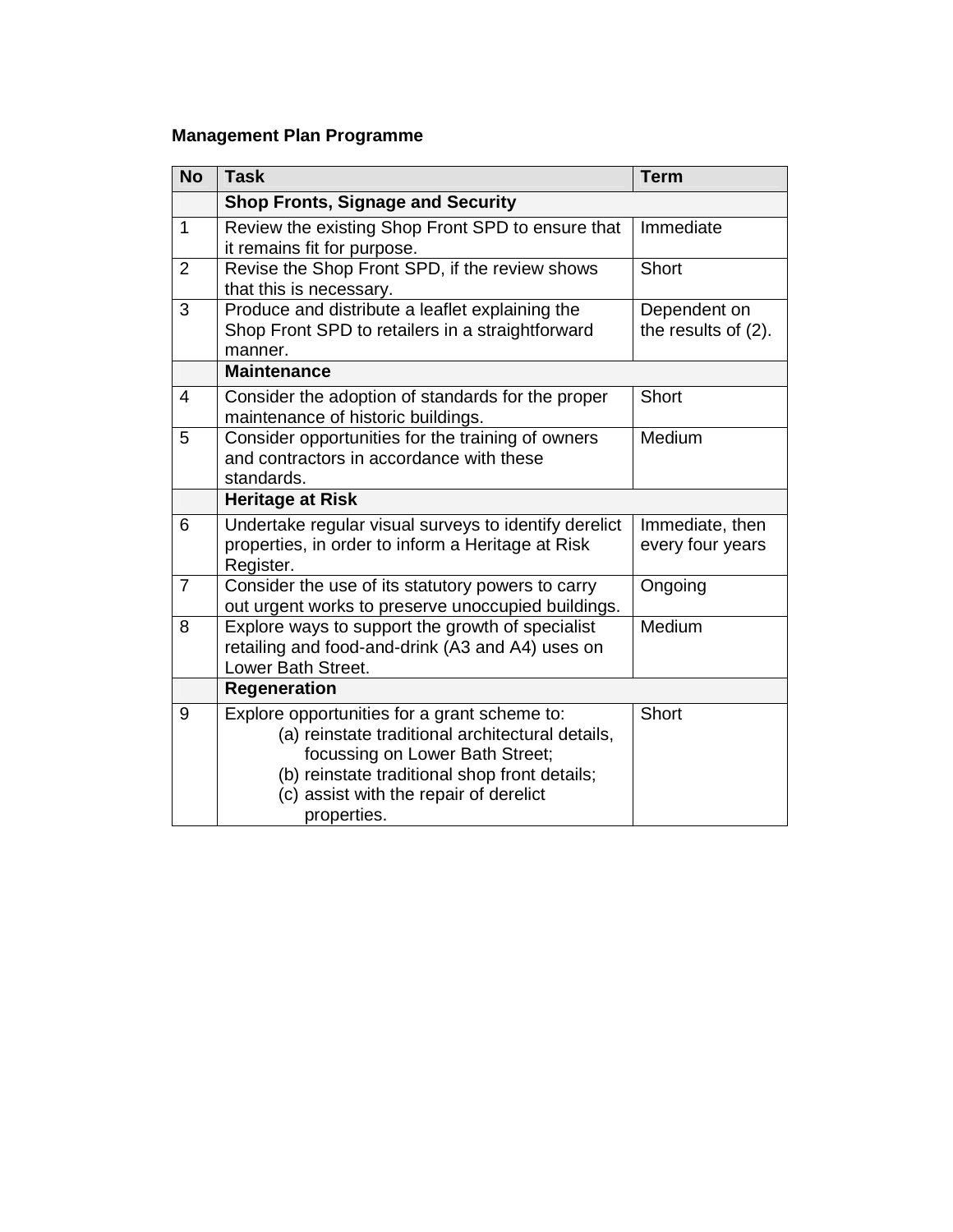|    | <b>Article 4 Direction</b>                                                                                                                                                                                                                                                                                     |                                                     |  |  |  |
|----|----------------------------------------------------------------------------------------------------------------------------------------------------------------------------------------------------------------------------------------------------------------------------------------------------------------|-----------------------------------------------------|--|--|--|
| 10 | Fully investigate the extent to which architectural<br>details survive in each of the five identified<br>residential areas.                                                                                                                                                                                    | Immediate                                           |  |  |  |
| 11 | Where high quality architectural details survive in<br>the five residential areas, consider the imposition of<br>an Article 4 Direction, focussing on Wharncliffe<br>Road.                                                                                                                                     | Short                                               |  |  |  |
|    | <b>Enforcement</b>                                                                                                                                                                                                                                                                                             |                                                     |  |  |  |
| 12 | Undertake regular visual surveys to determine<br>whether unauthorised works have been carried out,<br>including to the rear elevations of properties visible<br>from car parks.                                                                                                                                | Immediate, then<br>a maximum of<br>every four years |  |  |  |
| 13 | Where appropriate, take action to remedy<br>unauthorised works.                                                                                                                                                                                                                                                | Ongoing                                             |  |  |  |
|    | <b>Archaeological Potential</b>                                                                                                                                                                                                                                                                                |                                                     |  |  |  |
| 14 | Identify the boundary of the medieval town as a<br>planning constraint (an Archaeological Alert Area or<br>AAA).                                                                                                                                                                                               | Immediate                                           |  |  |  |
| 15 | Review Borough Council procedures to ensure that<br>planning applications involving significant ground<br>disturbance within the AAA are determined in<br>accordance with the advice of the County<br>Archaeologist.                                                                                           | Short                                               |  |  |  |
| 16 | Review Borough Council procedures to ensure that<br>development briefs prepared by the Borough<br>Council for sites within the AAA take into account<br>the archaeological interest of the site at the earliest<br>stage.                                                                                      | Immediate                                           |  |  |  |
|    | <b>Boundary Review</b>                                                                                                                                                                                                                                                                                         |                                                     |  |  |  |
| 17 | Review the boundary of the Conservation Area to<br>consider whether any of the following development<br>sites should be brought within its boundary:<br>(a) land on the north side of East Street;<br>(b) land on the south side of Station Road;<br>(c) land on the corner of South Street and<br>Derby Road. | Immediate                                           |  |  |  |